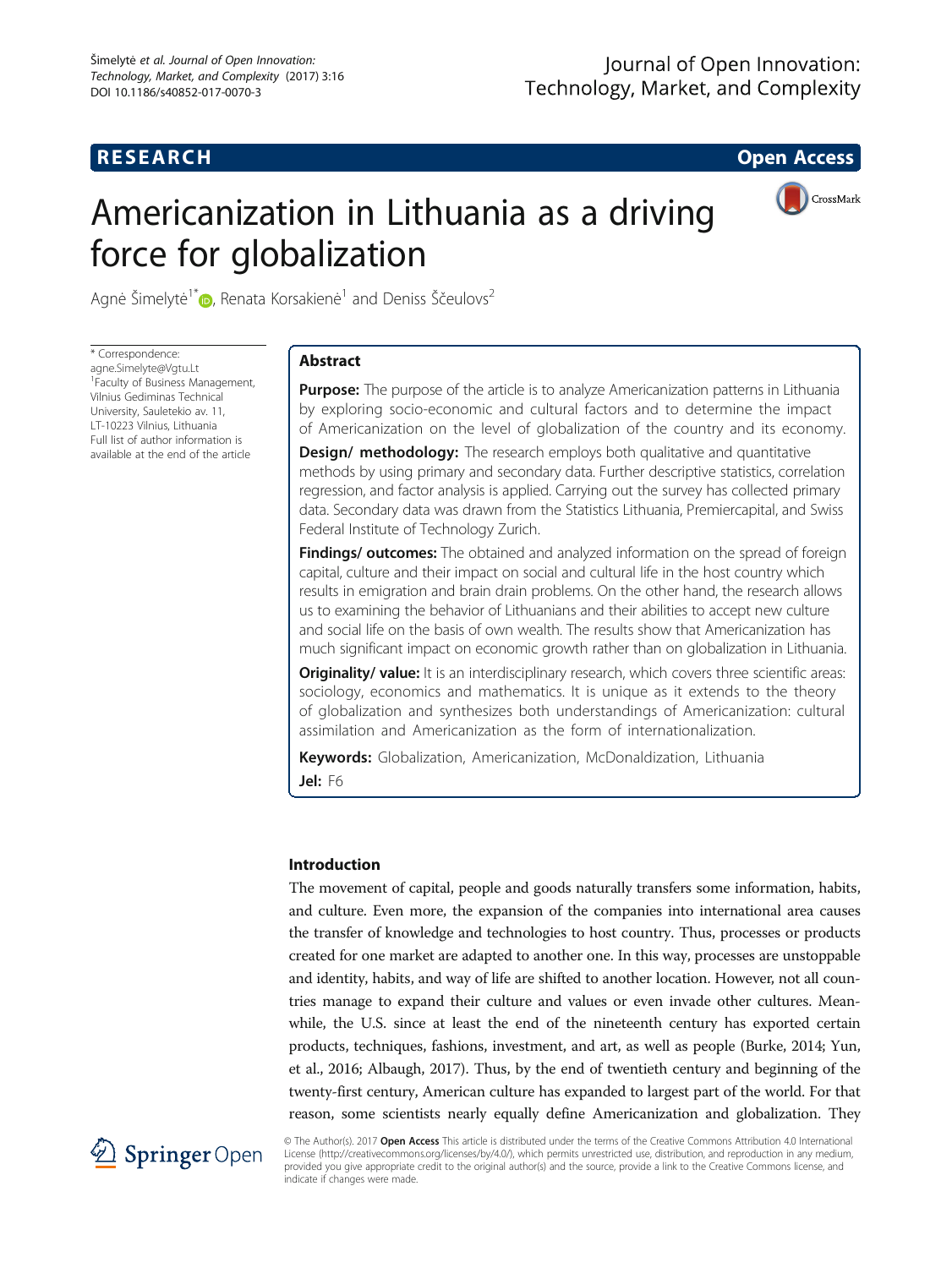emphasize that Americanization process does not involve only goods, services, entertainment, communication, business and technologies but it is more referred to assimilation and invasion of cultures, as primary definition of Americanization process was policy on assimilating immigrants (Lauret, [2013\)](#page-12-0). Assimilation usually has negative meaning. However, assimilation might be also referred as how faster to integrate immigrants into society. Fast expansion of American production, technologies, fashion and entertainments has created the culture of consumption that results increase in consuming and supposed to boost local economy.

Thus, the purpose of the article is to analyze Americanization patterns in Lithuania by exploring socio-economic and cultural factors and to determine the impact of Americanization on the level of globalization of the country and its economy.

For methodological purposes the article is divided into three parts. First parts analyses concepts of globalization, Americanization, and McDonaldization. The second part describes methodology and data of the research. The last part analyses Americanization patterns in Lithuania and interprets results of the empirical research.

## The concept of globalization, Americanization, and Mcdonaldization

Scientific literature provides various definitions, forms of globalization, and factors determining globalization. It even might be stated that globalization is the multidimensional process with the hundreds of varying definitions. Although Tomja ([2013](#page-12-0)) claims that globalization, as a term has not been known until 25 years ago, however Jiafeng [\(2009](#page-12-0)) maintains that the theory of globalization gradually took over the theory of modernization. Khaniha and Fard ([2009](#page-12-0)) divide globalization into three different historical processes: expansion of information technology, renewal of capitalism structure and collapse of bipolar system. Radu [\(2009\)](#page-12-0) and Craig et al. [\(2008](#page-12-0)) state that globalization process is the economic phenomenon.

Bond and O'Bryne [\(2014](#page-12-0)) describe eight models of global change depending on different levels of socio-economic, political, cultural and other processes (Table 1): globalization, liberalization, polarization, Americanization, McDonaldization, creolization, transnationalization and balkanization. In addition, scientific literature provides Europeanization,

| Model                | Image of World Society                                                                              |
|----------------------|-----------------------------------------------------------------------------------------------------|
| Globalization        | Orientation to "one world"                                                                          |
| Liberalization       | Frosion of barriers between nation-states                                                           |
| Polarization         | World divided into rich and poor                                                                    |
| Americanization      | American empire sustained through hard and soft power                                               |
| McDonaldization      | Standardization of practices across the world                                                       |
| Creolization         | Ongoing local transformation through regional flows                                                 |
| Europeanization      | Process of domestic adaptation to European regional integration.                                    |
| Transnationalization | Emerge of level of governance above the nation state.                                               |
| Internationalization | Expansion of a company beyond the home market to other countries.                                   |
| Glocalization        | Creation of products or services intend for global market but<br>customized to suit local cultures. |
| Balkanization        | Division of world into distinct and conflicting cultural blocs.                                     |

Table 1 Models of Global Change (Source: based on Bond and O'Byrne, [2014](#page-12-0); Graziano & Vink, [2013;](#page-12-0) Craig et al., [2008;](#page-12-0) Khondker, [2004;](#page-12-0) Ritzer, [1983\)](#page-12-0)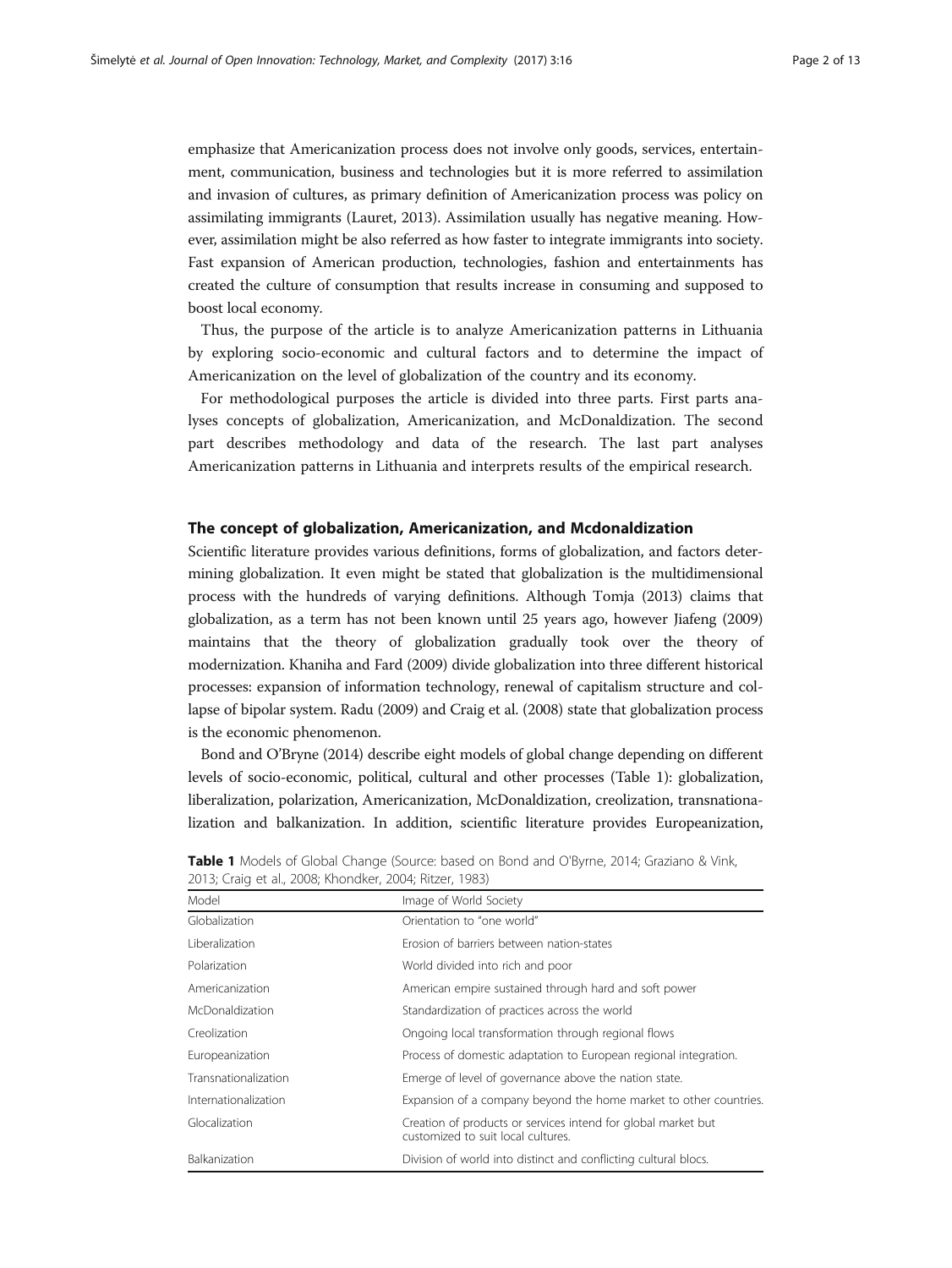Westernization, glocalization and internationalization models (Alcadipani & Caldas, [2012](#page-12-0); Martens et al., [2015](#page-12-0)).

Moreover Adams ([2007](#page-12-0)) claims that in addition to economic and technological changes, globalization increases reflexivity. Even more, it changes quantitative social processes which are not necessary new themselves but new to different geographical areas. The expansion of companies internationally has increased consumption of products, which are created for global market even such as entertainment products (movies and music). Meanwhile, the most popular music genders such as rock, rap and hip-hop have American roots. The most popular movies and TV series such as "Sex and the City", "Friends", "Big Bang Theory", "Simpsons" or "American Dad" are created in Hollywood, which again represent American culture and values. Most of these TV shows are based on daily Americans' habits, routine, way of communication with each other, understanding of the world and even diet.

However, the scientific literature provides two different approaches towards Americanization. Huebner ([1906\)](#page-12-0) and Butler ([1920\)](#page-12-0) describe Americanization as the process of immigrants' integration into the society, assimilation and transformation into Americans. Maes and Buyst [\(2005](#page-12-0)) have found some signs of Americanization in interwar Belgium and associated it with migration to the U.S. in the 1920s. Due to the expansion of American corporations to Europe at that time, some of the European researchers have seen Americanization as a threat to their customs and cultural values (Bonin & de Goery, [2009;](#page-12-0) von Mahs, [2011\)](#page-12-0). Americanization refers to cultural transfer (Kuisel, [2001](#page-12-0)). Belgian economists Maes and Buyst [\(2005](#page-12-0)) claim that Americanization, as internalization, is neither entirely satisfactory nor entirely avoidable. Later, Americanization has been defined as the form of modernization (Tipps, [1973\)](#page-12-0) and a specific type of globalization (Craig et al., [2008](#page-12-0)). However, there are some differences between modernization and globalization or Americanization. Both globalization and Americanization theory stress the interrelationship among countries and process, in which these countries become "one" in globalization case or adopt American culture in Americanization case. While the modernization theory emphasizes the progress and development of a country or region (Jiafeng, [2009](#page-12-0)), Dahrir ([2013\)](#page-12-0) claims that Americanization and cultural globalization are the synonyms. However, differently than Americanization, cultural globalization is seen as competition and negotiation process as countries attempt to preserve their position and culture in global area (Adams, [2007\)](#page-12-0). Meantime, Americanization might be described as an invasion of American culture, customs, and values.

Xifra ([2011\)](#page-12-0) analyses the phenomena of Americanization of politics in Spain, particular Catalonia. It has been found that candidates adopt strategies of American campaigns, which are more built around the personality rather than the party. For example, even logotypes have been created with candidates' name and communication is based on his or her figure. Xifra ([2011](#page-12-0)) also observes some similarities of American campaign in "video battles". Nielsen [\(2013](#page-12-0)) agrees with Xifra ([2011](#page-12-0)) and states that Americanization has invaded media. Moreover, Scheindlin [\(2017](#page-12-0)) claims that marketing has been highly affected by Americanization. Tomja ([2013\)](#page-12-0) notices that products and American way of lifestyle and values expand much more quickly than culture and habits of other countries.

To explain cultural globalization and sociological phenomenon, Ritzer [\(1983](#page-12-0)) introduces McDonaldization definition. Later, First and Avraham ([2007](#page-12-0)) portray McDonaldization as "cultural imperialism" which is the consequence of cultural homogenization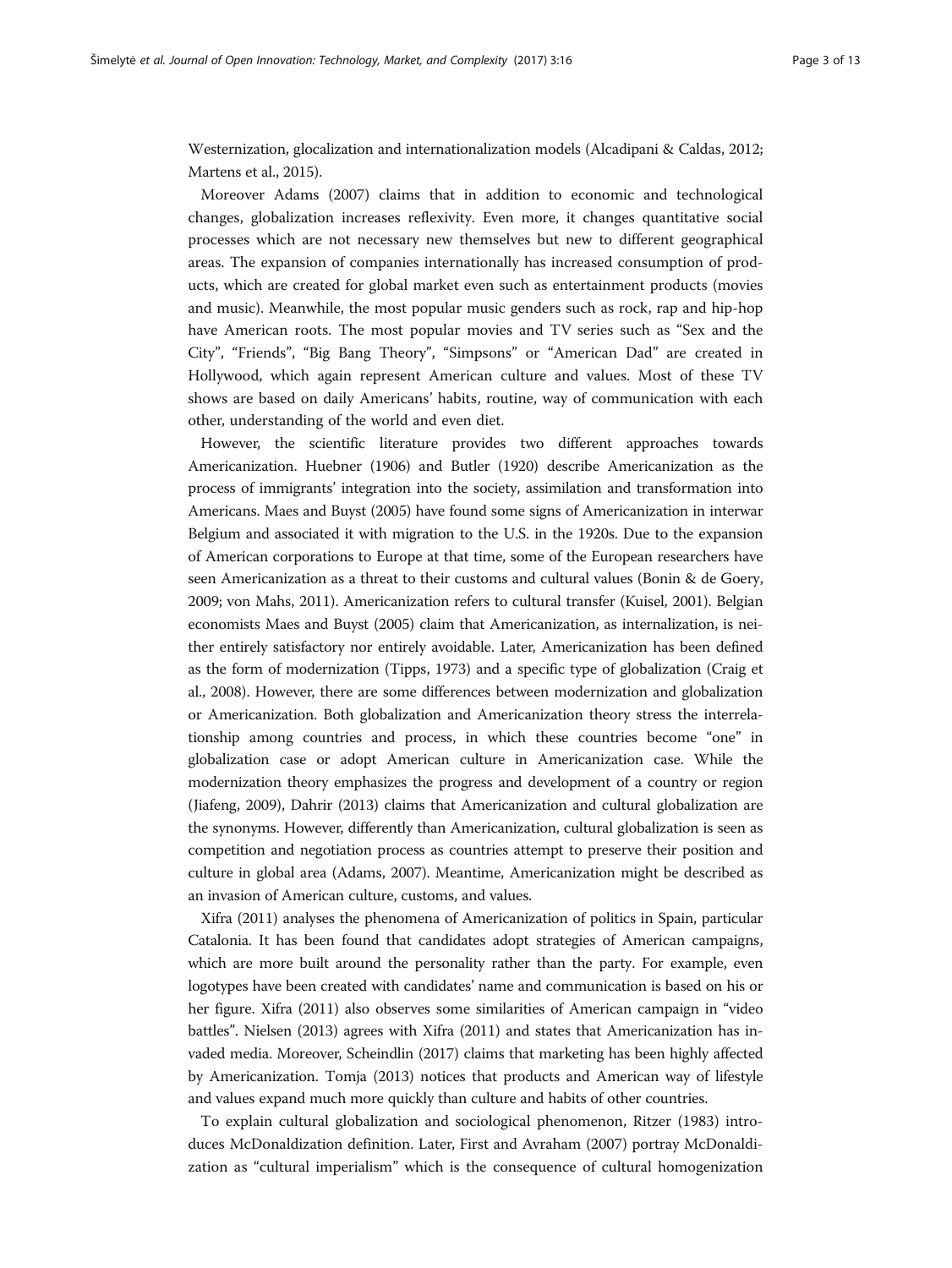that leads to Americanization of culture. Originally, McDonaldization is characterized as "the process by which the principles of the fast-food restaurant are coming to dominate more and more sectors of American society as well as of the rest of the world" (Ritzer & Chen, [2015](#page-12-0)). According to McDonaldization concept, standardization, regulation and homogenization are the features of successful and effective business (Bond & O'Byrne, [2014\)](#page-12-0). McDonaldization as a process of rationalization supposed to be based on four dimensions: efficiency, calculability, predictability, and control (Ritzer, [1983\)](#page-12-0). In this case, efficiency refers to rational and the most optimum model of production where individualism is not allowed. Calculability is seen as an assessment of output process, which is based on quantity rather than quality. Predictability describes production process, which is organized to assure uniformity of product and standardized outcomes. Control is associated with substitution of human labor force through automation.

Chun ([2012](#page-12-0)) equally understands both McDonaldization and Americanization since the last definition refers to standardizing lifestyle and mindset of society. Thus, globalization has invaded economy, culture, media, politics and etc. (Tomja, [2013](#page-12-0)).

To conclude it might be stated that both McDonaldization and Americanization represent political, cultural, technological uniformity and homogeneity, which have influence on economic, cultural, political and technological changes and economic growth.

## Methods

Scientific literature provides plenty of studies on Americanization (Ritzer, [1983;](#page-12-0) First & Avraham, [2007](#page-12-0); Craig et al., [2008](#page-12-0); Xifra, [2011;](#page-12-0) Lleras-Muney & Shertzer, [2015](#page-12-0); Ritzer & Chen, [2015](#page-12-0); Oxelheima & Randoya, [2013](#page-12-0)), globalization (Jiafeng, [2009](#page-12-0); Khaniha & Fard, [2009](#page-12-0); Zinkina et al., [2013;](#page-12-0) Chun, [2012](#page-12-0); Yun, [2015](#page-12-0); Yun et al., [2016](#page-12-0)), and internationalization (Šimelytė et al. [2014;](#page-12-0) Albaugh, [2017](#page-12-0)). However, majority of researchers have (Radu, [2009](#page-12-0); Xifra, [2011](#page-12-0); Tomja, [2013\)](#page-12-0) analyzed cases and provided examples of Americanization patterns and just few have employed quantitative methods (Table [2\)](#page-4-0).

First and Avraham ([2007](#page-12-0)) have studied Americanization in Israel by applying qualitative analysis based on semiotic interpretation of texts. The sample included 489 fullpage advertisements. For example, Craig et al. [\(2008](#page-12-0)) divide their methodology into two stages: preliminary analysis and regression analysis. In order to examine interrelationship and to identify possible sources of inter-correlation as well as to reduce the number of independent factors, Craig et al. [\(2008\)](#page-12-0) have conducted explanatory factor analysis on ten variables representing Appadurai's five cultural flows. Lleras-Muney & Shertzer ([2015](#page-12-0)) analyze Americanization as process of assimilating immigrants by using three cross-sections from 1910 to 1920, 1930, and developed the probit model. The research of Lleras-Muney & Shertzer [\(2015](#page-12-0)) disclose that Americanization as policy to assimilate immigrants has failed.

Thus, concluding it might be stated that many scholars understand Americanization as a form of globalization; usually studies of Americanization are based on case analysis or other qualitative methods rather than quantitative approach, while the level of globalization mostly is expressed in indices.

Such indices include economic, political, social, and other process. The well known are the following indices (Pekarskiene & Susniene, [2011](#page-12-0); Zinkina et al., [2013;](#page-12-0) Martens et al., [2015](#page-12-0)):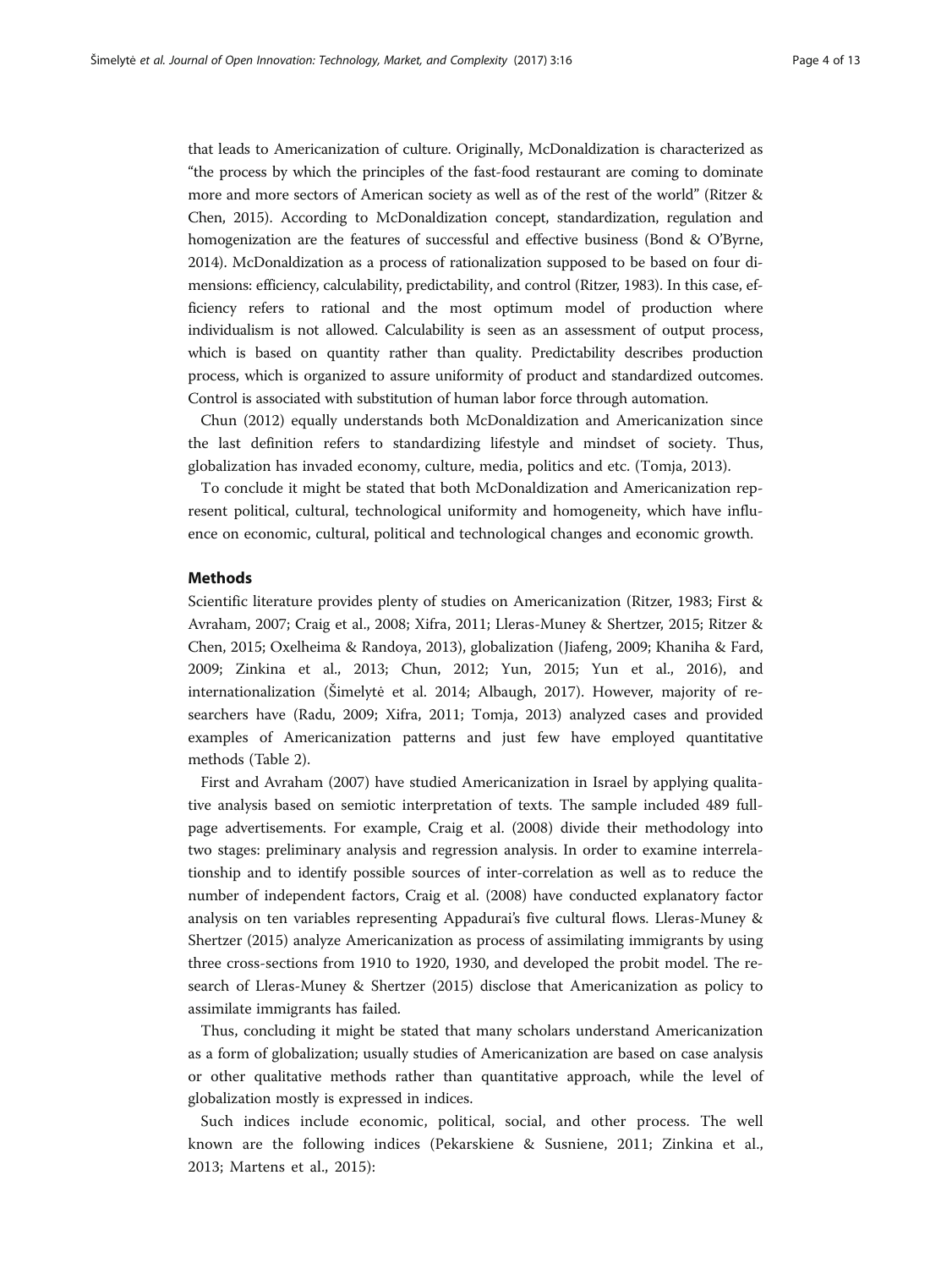| Authors and year                  | Object of research                 | Methods used                                                                                       |
|-----------------------------------|------------------------------------|----------------------------------------------------------------------------------------------------|
| Kuisel (2001)                     | Americanization                    | Case analysis / semiotics                                                                          |
| Adams (2007)                      | Globalization /<br>Americanization | Case analysis / semiotics                                                                          |
| First & Avraham<br>(2007)         | Americanization                    | Qualitative analysis of advertising in Israel (semiotics)                                          |
| Craig et al. (2008)               | Americanization                    | Factor analysis, correlation- regression analysis                                                  |
| Pekarskiene &<br>Susniene 2011    | Globalization                      | Indices, correlation-regression                                                                    |
| Von Mahs (2011)                   | Americanization                    | Literature review, description of the case                                                         |
| Xifra (2011)                      | Americanization                    | Qualitative analysis/ semiotics                                                                    |
| Alcadipani & Caldas<br>(2012)     | Americanization                    | Theoretical concepts, case analysis                                                                |
| Lleras-Muney &<br>Shertzer (2015) | Americanization                    | Three cross-sections from 1910 to 1920, 1930, and developed<br>the probit model                    |
| Albaugh (2017)                    | Americanization                    | Collection of primary data, descriptive statistics                                                 |
| Scheindlin (2017)                 | Americanization                    | Qualitative analysis of Americanization patterns in mass media,<br>marketing culture and politics. |

<span id="page-4-0"></span>**Table 2** Summary of studies on Americanization and globalization (Source: compiled by the authors)

- Maastricht globalization Index;
- KOF globalization index measures three main dimensions: economic, social, and political. The methodology of calculating overall globalization index and sub-indices refers to actual economic flows, economic restrictions, data on information flows, and data on personal contact and cultural proximity.
- T. Kerney foreign policy magazine index;
- Globalization index by the Centre for the study of Globalization and Regionalization at Warwick University;
- Ernst & Young annual globalization index which is based on openness to trade, capital flows, exchange to technology and ideas, labor movements and cultural integration;
- Global index by TransEurope Research Network is an aggregated index, which includes four main dimensions: economic, socio-technical, cultural, and political.

The main weakness of the most popular globalization indices (KOF globalization Index and Kerney foreign policy magazine index) is that cultural factors are included in socio-economic factors.

The analysis of scientific literature suggests that Americanization is one of the forms of globalization. Thus, it might be assumed that the factors of Americanization supposed to be similar to the factors of globalization. For that reason, we divide the factors of Americanization into three groups: economic, social, and cultural. Economic factors involve: import from the U.S. (thousands of euros), FDI from the U.S. (thousands of euros). Social factors are divided into two groups: personal contacts and information flow. Personal contacts are expressed as arrivals of tourists from the U.S. (number of nights per person), number of Americans living in Lithuania (number of people), emigrants into the U.S. (number of people). Information flow covers: access to the Internet (number of users) and television (number of television subscribers). Cultural factors involve cinema (number of visitors in thousands) and McDonald restaurants (revenue per capita).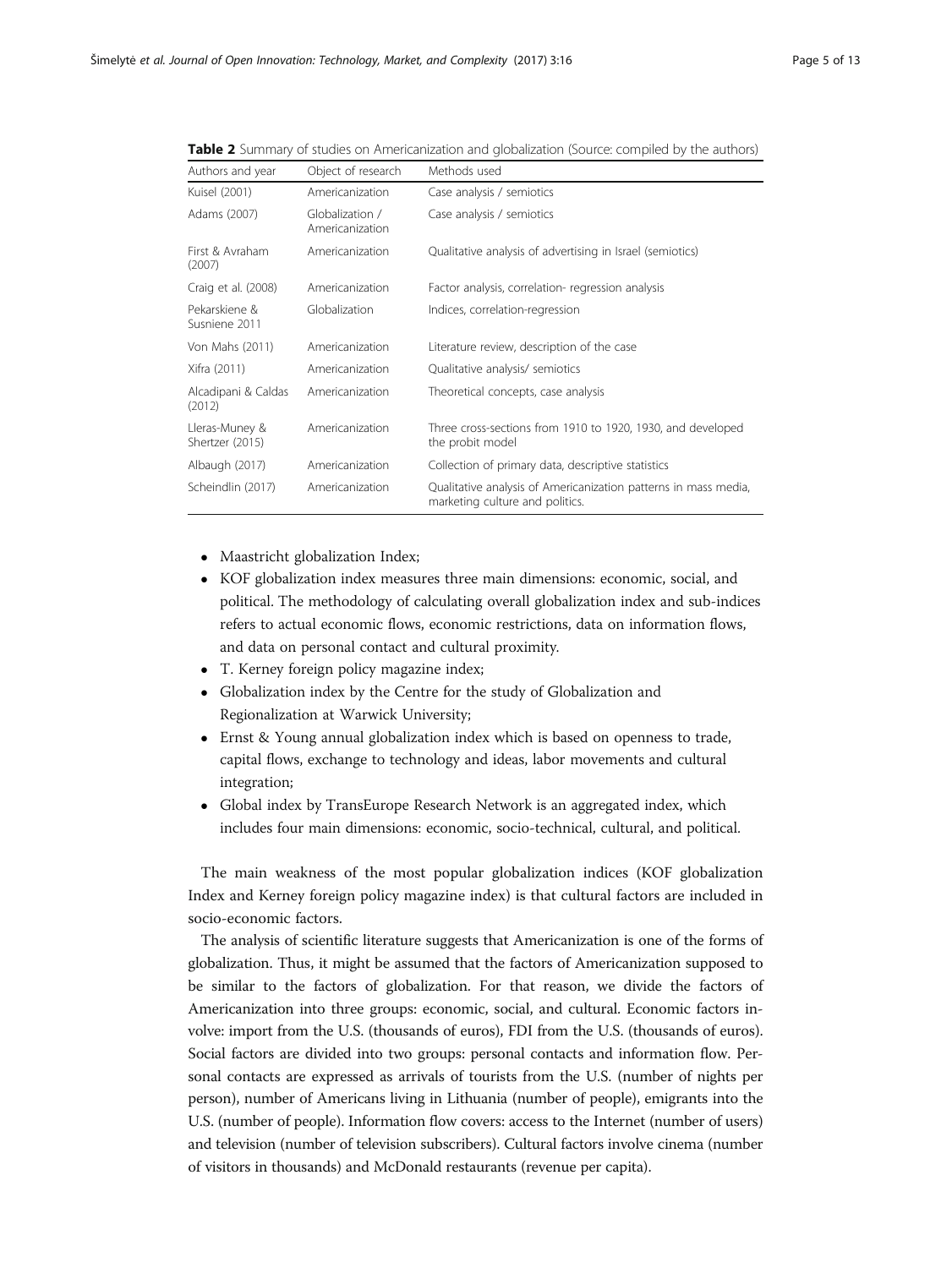Thus, for evaluating the relationship between Americanization and globalization in Lithuania, as one of independent variables KOF globalization index is used. To measure the impact of Americanization factors on the economy of Lithuania, real GDP per capita is used.

The data of this research has been drawn from Statistics Lithuania, Premiercapital, and Swiss Federal Institute of Technology Zurich.

The Methodology of the research is divided into three stages.

The purpose of the first stage is to reduce the number of Americanization factors influencing globalization in Lithuania. For that reason, factor analysis has been employed. This unique technique summarizes the information from a set of variables into a smaller set of factors. Each factor is composed of variables that correlate highly with each other and interact weakly with the variables present in other factors (Perobelli & De Oliveira, [2013\)](#page-12-0). The factor is associated with variables, if absolute values of are equal or higher than 0.4. The common factor's score is generated according to the formula:

$$
\widehat{F}_j = \sum_{i=1}^k b_{ij} z_i
$$
\n(1)

where  $F_j$  – score of factor;  $b_{ij}$  – value of correlation coefficient;  $z_i$  – standardized value of  $i^{\text{th}}$  variable.

The second stage of the research estimates the relationship among the most significant Americanization factors, KOF globalization index and the growth of Lithuanian economy. For this purpose, correlation-regression analysis is applied.

The purpose of the third stage is to find out how young people imagine life quality, wealth, culture and democracy in the United States and Europe. According to Statistics Lithuania, in 2016, 50,333 people have emigrated from Lithuania, more than 12% of them are at age of 18 to 22. It is expected that this part of research would reveal main reasons determining the migration of young people from Lithuania to the U.S. or other European countries. Thus, the questionnaire is based on main stereotypes and myth or images of the U.S. and Europe that mass media creates. The questionnaire covers both qualitative and quantitative questions. The first part covers four open questions, which are dedicated to find out how young people understand globalization in general, how they understand Americanization, its negative and positive impacts on Lithuanian culture and economy. They were also asked "what does it mean to be European". The fifth question asked to associate 19 given stereotypes either with the United States or Europe. For data processing of this question, descriptive statistics has been used. Answers are given into two-point scale: 1 as numerical value is assigned to the U.S. and 2 is assigned to Europe.

The survey of young people between the ages of 18–21 has been carried out.

# Americanization patterns in Lithuania and the Discusion of the results

The evidence of Americanization can be found even in interwar Lithuania as worldwide acknowledged brands, such as Ford Motors, Wrigley, Chevrolet, Chrysler, Gillette and others, were well known at that time (Minkevičius, [2015\)](#page-12-0). WWII and the Soviet annexation suspended the process of Americanization as internationalization for fifty years.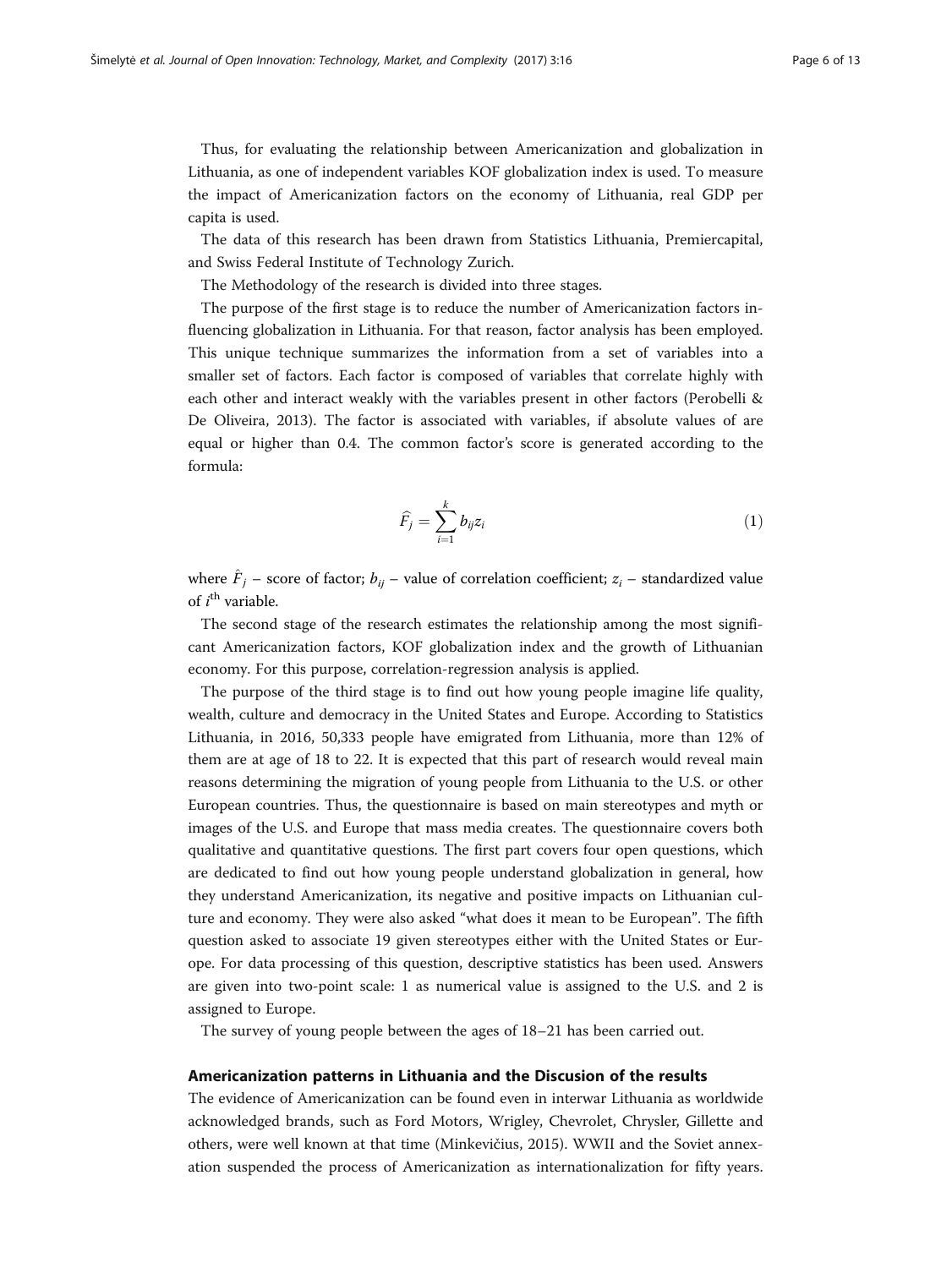After the collapse of the Soviet Union, Lithuania joined the free market system, started privatization process, and reestablished a business relationship with American corporations, which dominated during the interwar period. From the 1990s the expansion and penetration of American corporations into the Lithuanian market, in the forms of foreign direct investment (FDI) and international trade, made a remarkable impact on the economic growth. Even more, these significant changes went beyond the economic impacts. The movement of goods, capital, information and labor across the borders has transformed social and cultural habits.

At this moment, the American capital companies employ 11,548 people in Lithuania. Most of the companies are located in Vilnius and Kaunas. The peak of American capital companies has been reached in 2004 (Fig. 1.). Later the number of companies decreased. It might be explained by the fact that American capital companies have found more favorable business environment than in Lithuania.

However, some companies, for example AIG American Multinational Corporation for the first time invested in Lithuania in 2002–2004. Due to the financial crisis, parenting company suffered loss, thus, it has been forced to close some affiliates over the world. In 2014 American International Group reinvested in Lithuania and currently employs more than 100 people. A number of branches of large global corporations operate in Lithuania such as Cisco, IBM, Microsoft, Best Western, Western Union, Coca-Cola HBC Lithuania, Google Lithuania, Delloite, McDonalds and others. The expansion of well-known American companies in Lithuania did not stop emigration.

The highest number of emigrants into the U.S. has been reached in 2004 (Fig. [2](#page-7-0)). Meanwhile in 2014 the migration into the U.S. has decreased eight times. However, statistical data reveal significant high emigration rate, which means that people choose different countries such as United Kingdom, Ireland, Norway, and Germany. In the meantime, Lithuania faces with emigration and brain drain problems. The level of emigration has been increasing since the 1990s. Thus, it might be assumed that emigration and brain drain are the consequences of globalization.

Data set of variables determining Americanization has been checked for adequacy and reliability by calculating Cronbach's Alpha, KMO and Bartlett's Test of Sphericity. The obtained results has indicated that data is suitable for further investigation, since the numbers are equal to 0.740 and 0.639 respectively, and the result of Bartlett's test is below 0.05. Total explanation variance and component matrix reveal that there are

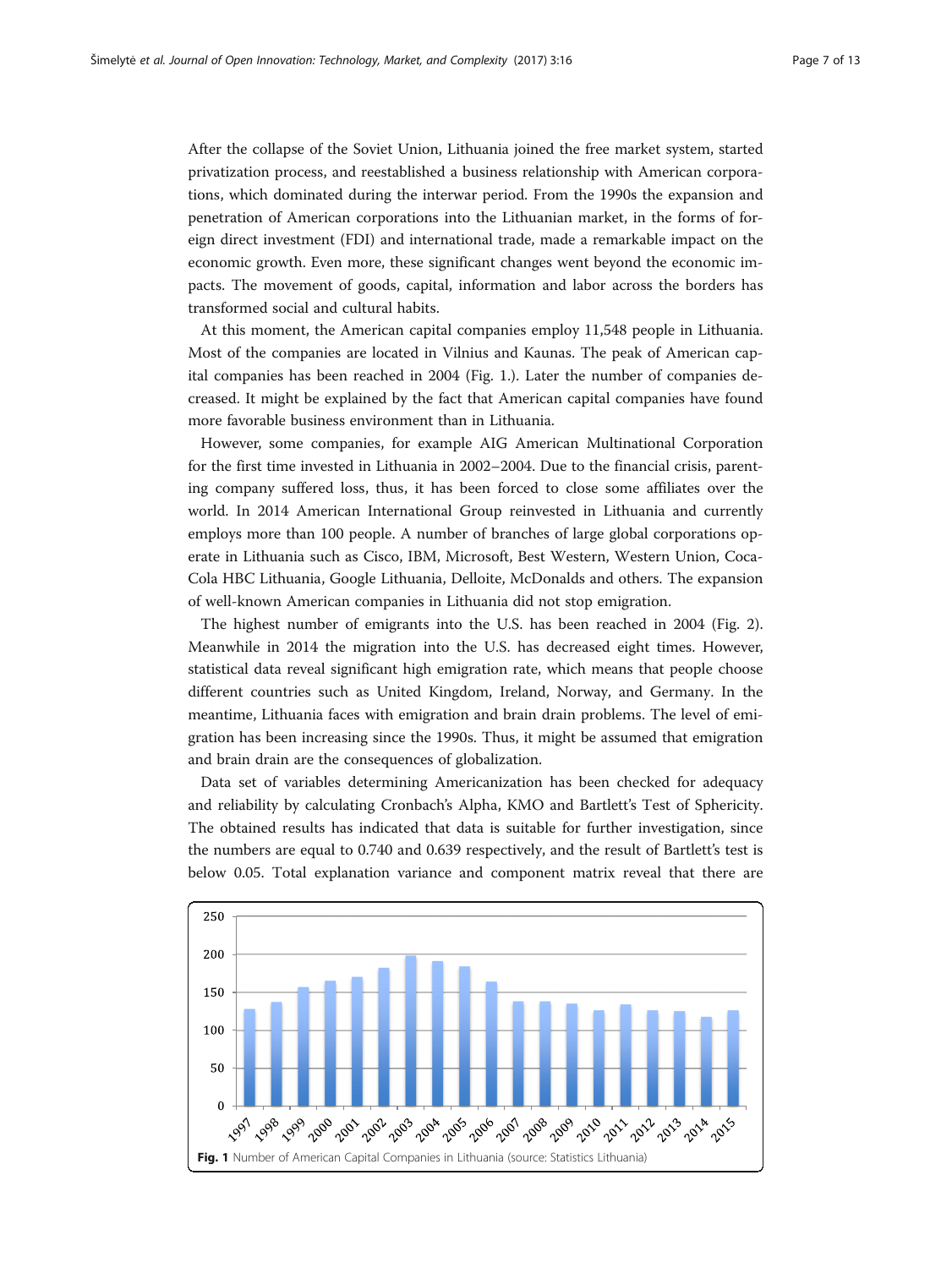<span id="page-7-0"></span>

seven factors that interpret selected variables (Table 3); however, the factors which eigenvalues are higher than one have been taken for further research. Thus, first factor explains 74% of total variance and the second one – 15% of total variance. Both eigenvalues are higher than one. The variables with the highest loadings on the first factor are television, emigration into the U.S., and import form the U.S. with loadings 0.938, −0.939 and 0.917 respectively. This suggests that commercials have impact on acquiring products from the United States. Even more, this suggests that people have access to various American TV shows, TV series, or movies. Meanwhile, cinema has lower loading which indicates that people observe and adopt American culture and lifestyle while watching TV, internet has even lower loading but still significant. The variables with highest loadings on the second factor are number of Americans, Internet and McDonalds with loadings 0.905, 0.721, and 0.694 respectively.

Although, the study of Pekarskiene and Susniene [\(2011](#page-12-0)) shows that all Baltic States have reached a high globalization level, the results of regression analysis (Table [4](#page-8-0)) disclose that factors of Americanization are insignificant on globalization in Lithuania. First regression has been run between KOF globalization index as dependent variable and independent variables Factor 1 and Factor 2. Hence, R and  $\mathbb{R}^2$ , t-statistics and Fisher's statistics show that first model is not significant. Meantime, the modeling of

|                            | Component |          |
|----------------------------|-----------|----------|
|                            |           | 2        |
| Import from the U.S.       | 0.917     | 0.355    |
| FDI from the U.S.          | $-0.881$  | 0.149    |
| Tourists from the U.S.     | 0.641     | 0.606    |
| Emigration into the U.S.   | $-0.949$  | $-0.270$ |
| Number of Americans        | $-0.116$  | 0.905    |
| Internet                   | 0.614     | 0.721    |
| Television                 | 0.938     | 0.245    |
| Cinema                     | 0.795     | 0.576    |
| McDonalds                  | 0.668     | 0.694    |
| Eigenvalue                 | 6.676     | 1.402    |
| Percent explained variance | 74.17     | 15.58    |

| Table 3 Rotated Component Matrix |  |
|----------------------------------|--|
|----------------------------------|--|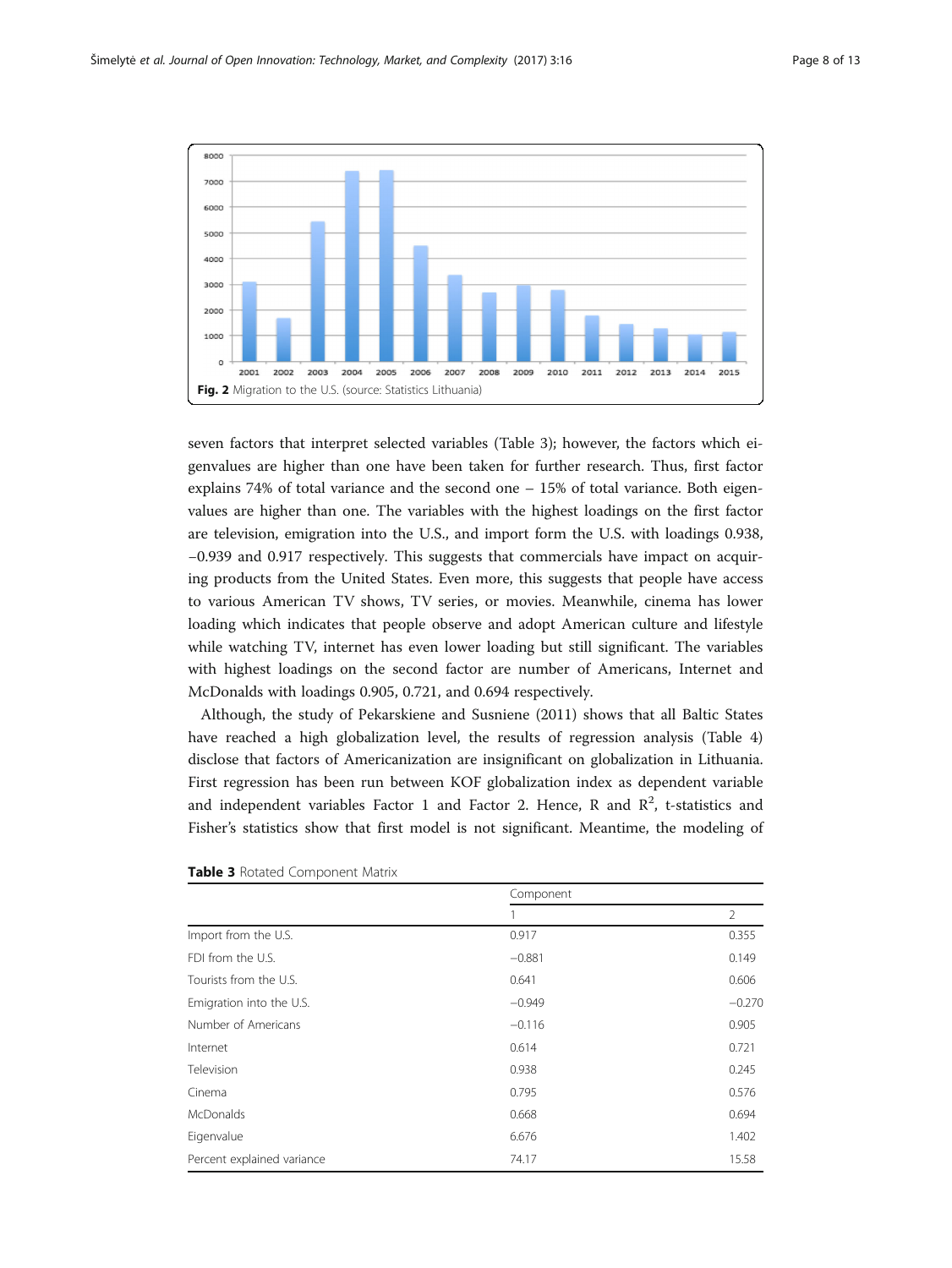| Dependent variable      | Factor 1                                | Factor 2         |       | $R^2$ | F-statistics | Significance  |
|-------------------------|-----------------------------------------|------------------|-------|-------|--------------|---------------|
| KOF globalization index | $-0.163$ <sup>a</sup><br>$(-0.417)^{b}$ | 0.459<br>(1.175) | 0.487 | 0.237 | 0.777        | Insignificant |
| Real GDP per capita     | 0.836<br>(10.032)                       | 0.516<br>(6.184) | 0.982 | 0.965 | 69.443       | Significant   |

<span id="page-8-0"></span>Table 4 Results of regression analysis

<sup>a</sup>β- standardized coefficients;  $<sup>b</sup>$  - t statistics</sup>

second equation proves its significance. Thus, Americanization has impact on economy growth. There is a strong relationship between Factor 1 and economic growth. The increase of Factor 1 by 1% would cause the growth of economy by 0.836%. The increase of Factor 2 by 1% would boost real GDP per capita by 0.516%.

Results of bivariate correlation display that real GDP per capita has strong relationships among almost all determinants of Americanization in Lithuania. The highest ratios are between real GDP per capita and revenue of McDonald restaurants, import from the U.S. and number of cinema visitors (Table [5\)](#page-9-0). Meanwhile, negative medium significant value is observed between economic growth and inward FDI from the U.S. In recent years, the number of American capital companies has been decreasing as well as inward FDI from the U.S has shrunk 45% from 2009 to 2012. For the last four years American FDI has been slightly growing up every year, however it still has not reached the same level as in 2009. Bivariate correlation shows that FDI from the U.S. has negative values almost in all cases, except number of Americans and emigration into the U.S. Thus, these fluctuations might have caused such negative results. Strong negative impact has been noticed between economic growth and emigration into the U.S. Compared with other factors, the number of Americans living in Lithuania has the least impact on economic growth. There are strong interlinks among McDonalds, cinema, import from the U.S. and the Internet which allows to make a conclusion that main determinants of Americanization and their variables are significant in Lithuania and have impact on economic growth.

The survey has been conducted in early 2016. 189 young people from age of 18 to 21 answered the questions. 46% of respondents are female, the others 54% males. All respondents are students. The answers of how they understand or define globalization are similar as provide scientific literature. Most of answers refer that globalization covers all aspects of life, all processes in society, free movement of goods and people, migration, cultural assimilation, other social factors. One of them even associates globalization with the sales and popularity of iPhones. Another respondent states: "globalization is emerge of the world". The other defines similar as Bond and O'Byrne ([2014](#page-12-0)). Globalization is "the process to become one world".

Respondents associate Americanization with restaurants such as McDonald and Hesburger, computer games, movies, and Halloween. Most of the female respondents mention McDonald as negative factor influencing life. As negative aspects young people see too quickly adopting new cultural habits from the U.S. One of the respondents specifies that young people very often use American slangs and words in their speech while speaking Lithuanian. However, most of respondents maintain that the U.S. has positive impact on Lithuanian economy and business. Even more, young people believe that transfer of American corporate culture would bring more success to Lithuanian business companies.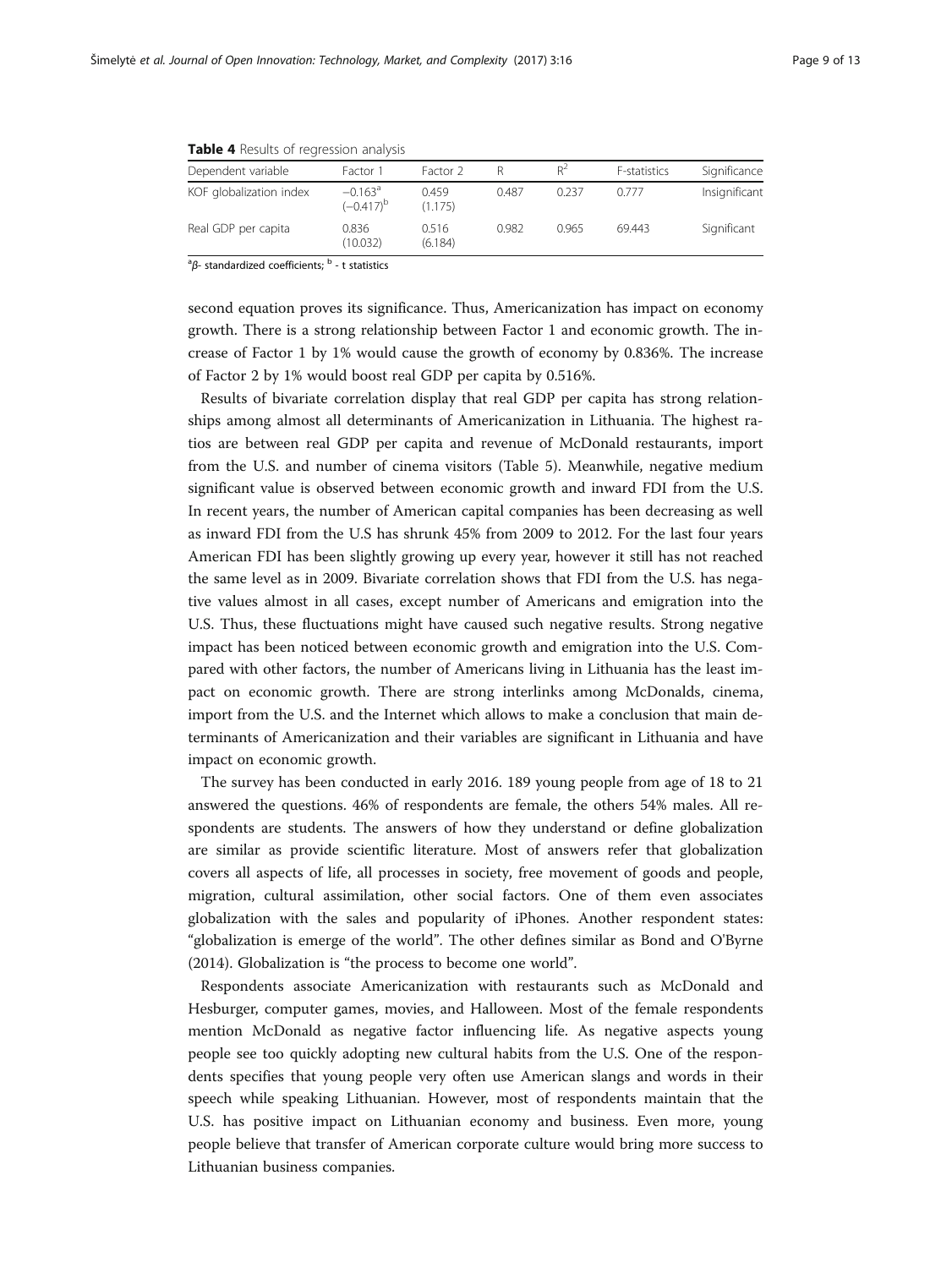<span id="page-9-0"></span>

| Table 5 Results of Bivariate Correlation                                                            |                    |                       |                    |              |                    |                                                                                                                                          |          |                    |                    |                    |
|-----------------------------------------------------------------------------------------------------|--------------------|-----------------------|--------------------|--------------|--------------------|------------------------------------------------------------------------------------------------------------------------------------------|----------|--------------------|--------------------|--------------------|
|                                                                                                     | GDP<br>G           |                       |                    |              |                    | McDonalds Import from the U.S. FDI from the U.S. Tourists from the U.S. Emigration into the U.S. Number of Americans Internet Television |          |                    |                    | Cinema             |
| à                                                                                                   |                    | $0.957^a$             | $0.942^a$          | $-0.608$     | $0.787^{b}$        | $-0.941a$                                                                                                                                | 0.326    | $0.925^{a}$        | 0.927 <sup>a</sup> | 0.976 <sup>a</sup> |
| <b>McDonalds</b>                                                                                    | $0.957^a$          |                       | 0.870 <sup>a</sup> | $-0.420$     | $0.759^{b}$        | $-0.821$ <sup>a</sup>                                                                                                                    | 0.479    | 0.979 <sup>a</sup> | $0.794^{a}$        | 0.942 <sup>a</sup> |
| Import from the U.S.                                                                                | $0.942^a$          | $0.870^{a}$           |                    | $-0.730^{b}$ | $0.807^{a}$        | $-0.944^{\circ}$                                                                                                                         | 0.187    | 0.837 <sup>a</sup> | 0.941 <sup>a</sup> | 0.925 <sup>a</sup> |
| FDI from the U.S.                                                                                   | $-0.608$           | $-0.420$              | $-0.730^{p}$       |              | $-0.525$           | 0.835ª                                                                                                                                   | 0.062    | $-0.310$           | $-0.707^{b}$       | $-0.605$           |
| Tourists from the U.S.                                                                              | $0.787^{b}$        | 0.759 <sup>b</sup>    | 0.807 <sup>a</sup> | $-0.525$     |                    | $-0.753^{b}$                                                                                                                             | 0.512    | 0.760 <sup>b</sup> | 0.743 <sup>b</sup> | 0.785b             |
| Emigration into the U.S. $-0.941$ <sup>a</sup>                                                      |                    | $-0.821$ <sup>a</sup> | $-0.944^{\circ}$   | $0.835^{a}$  | $-0.753^{b}$       |                                                                                                                                          | $-0.173$ | $-0.753^{b}$       | $-0.944^{\circ}$   | $-0.9163$          |
| Number of Americans                                                                                 | 0.326              | 0.479                 | 0.187              | 0.062        | 0.512              | $-0.173$                                                                                                                                 |          | 0.459              | 0.060              | 0.433              |
| Internet                                                                                            | $0.925^{a}$        | $0.979^{a}$           | 0.837 <sup>a</sup> | $-0.310$     | 0.760b             | $-0.753^{b}$                                                                                                                             | 0.459    |                    | 0.783b             | $0.917^{a}$        |
| Television                                                                                          | $0.927^a$          | $0.794^{a}$           | 0.941 <sup>a</sup> | $-0.707^{b}$ | 0.743b             | $-0.944^{\circ}$                                                                                                                         | 0.060    | 0.783 <sup>b</sup> |                    | 0.901 <sup>a</sup> |
| Cinema                                                                                              | 0.976 <sup>a</sup> | $0.942^{a}$           | 0.925 <sup>a</sup> | $-0.605$     | 0.785 <sup>b</sup> | $-0.9163$                                                                                                                                | 0.433    | $0.917^{a}$        | 0.901 <sup>a</sup> |                    |
| <sup>a</sup> Correlation is significant at 0.01 level; <sup>p</sup> correlation is significant at ( |                    |                       | O5 level           |              |                    |                                                                                                                                          |          |                    |                    |                    |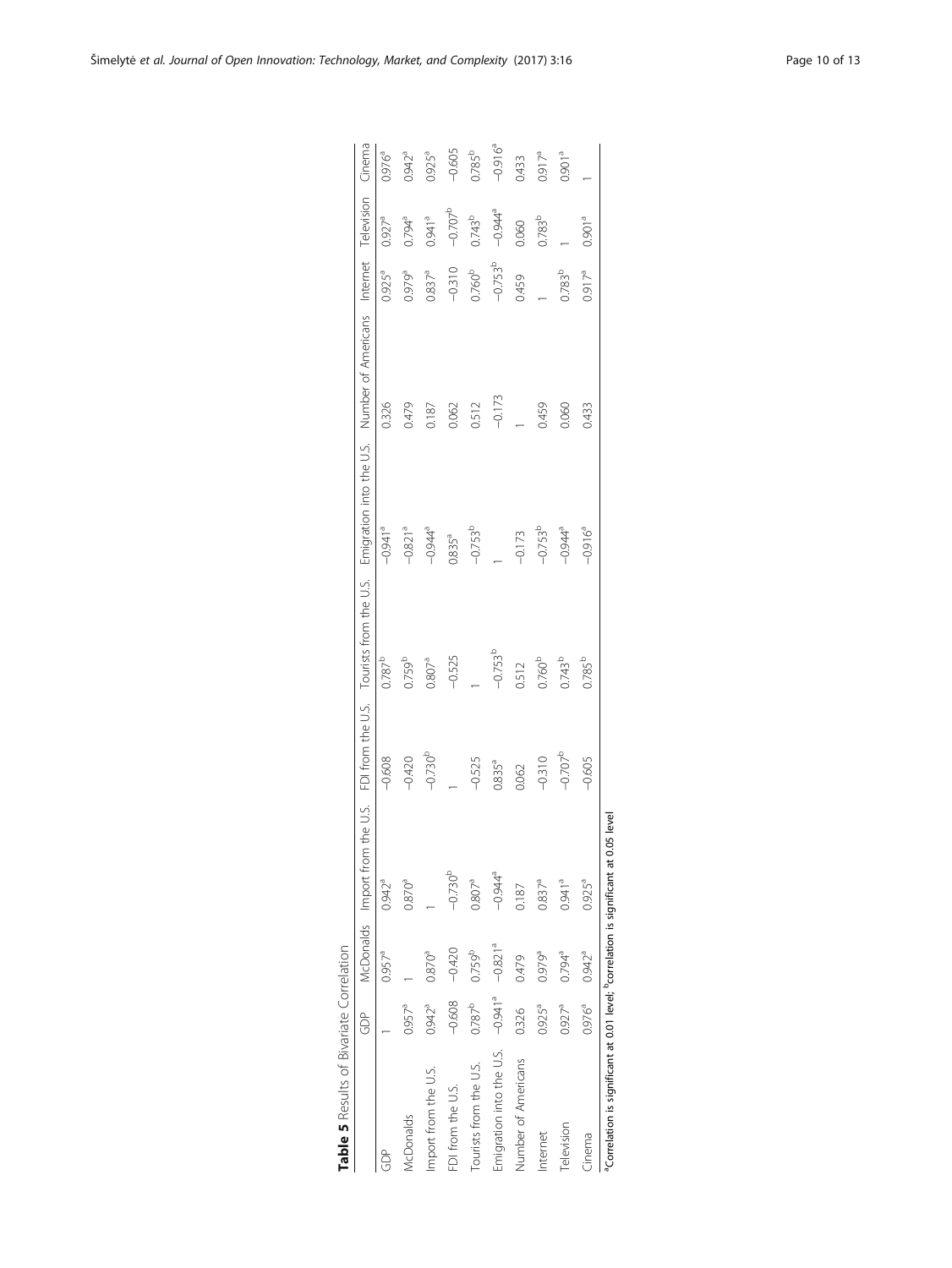Young people have provided various answers of what means to be European. But most answers describe that being European is to part of European society, part of European culture. Some respondents have associated being European with a membership in the European Union, while the others state that membership in the EU does not make European. Few of respondents claim that European is the person who lives in Europe.

Results of survey clarify some stereotypes young people have of United States and Europe and how they affect people's life (Table 6). For example, almost 100% of whole respondents think that people wealthier live in the U.S. rather than in Europe, even more better opportunities and success are more associated with the USA. Democracy and personal independence are nearly equally associated with both the U.S. and Europe. Young people believe that security of the country, education, health security are greater in Europe. Meanwhile, supply of products for daily use, entertainment and pleasure are more associated with the U.S. On the other hand, art is linked with Europe.

The United States are more associated with assimilation and abuse of rights, while Europe with integration and respect of cultures and human rights. Respondents assume that they would receive more objective information in Europe in comparison to the U.S. Development, improvement, and innovations are linked with both Europe and the U.S. equally.

To sum up, it might be noticed that there are some evidence that Americanization exists in Lithuania. However, it has greater influence on economic growth and culture rather than on globalization as overall. On the other hand, the main determinants of Americanization such as McDonald restaurants, import from the U.S., which represents availability of products, and services and number of visitors in cinema had strong positive relationships with economic growth.

|                                       | Mean      | Std. Deviation | Skewness  |            | Kurtosis  |            |
|---------------------------------------|-----------|----------------|-----------|------------|-----------|------------|
|                                       | Statistic | Statistic      | Statistic | Std. Error | Statistic | Std. Error |
| Democracy                             | 1.45      | 0.51042        | 0.218     | 0.512      | $-2.183$  | 0.992      |
| Wealth                                | 1.00      | 0.00000        |           |            |           |            |
| Security                              | 1.80      | 0.41039        | $-1.624$  | 0.512      | 0.699     | 0.992      |
| Supply of Products for Daily Use      | 1.35      | 0.48936        | 0.681     | 0.512      | $-1.719$  | 0.992      |
| Health Security                       | 1.75      | 0.44426        | $-1.251$  | 0.512      | $-0.497$  | 0.992      |
| Education                             | 1.60      | 0.50262        | $-0.442$  | 0.512      | $-2.018$  | 0.992      |
| Art                                   | 1.70      | 0.47016        | $-0.945$  | 0.512      | $-1.242$  | 0.992      |
| Entertainment                         | 1.15      | 0.36635        | 2.123     | 0.512      | 2.776     | 0.992      |
| Pleasure                              | 1.35      | 0.48936        | 0.681     | 0.512      | $-1.719$  | 0.992      |
| Personal Independence                 | 1.45      | 0.51042        | 0.218     | 0.512      | $-2.183$  | 0.992      |
| Objective Information                 | 1.75      | 0.44426        | $-1.251$  | 0.512      | $-0.497$  | 0.992      |
| Propaganda                            | 1.25      | 0.44426        | 1.251     | 0.512      | $-0.497$  | 0.992      |
| Better Opportunities, Success         | 1.10      | 0.30779        | 2.888     | 0.512      | 7.037     | 0.992      |
| Development, Improvement, Innovations | 1.50      | 0.51299        | 0.000     | 0.512      | $-2.235$  | 0.992      |
| Respect for Local Culture             | 1.80      | 0.41039        | $-1.624$  | 0.512      | 0.699     | 0.992      |
| Integration                           | 1.60      | 0.50262        | $-0.442$  | 0.512      | $-2.018$  | 0.992      |
| Assimilation                          | 1.35      | 0.48936        | 0.681     | 0.512      | $-1.719$  | 0.992      |
| Respect for Human Rights              | 1.55      | 0.51042        | $-0.218$  | 0.512      | $-2.183$  | 0.992      |
| Abuse of Rights                       | 1.40      | 0.50262        | 0.442     | 0.512      | $-2.018$  | 0.992      |

#### Table 6 Associations: the U.S. vs EU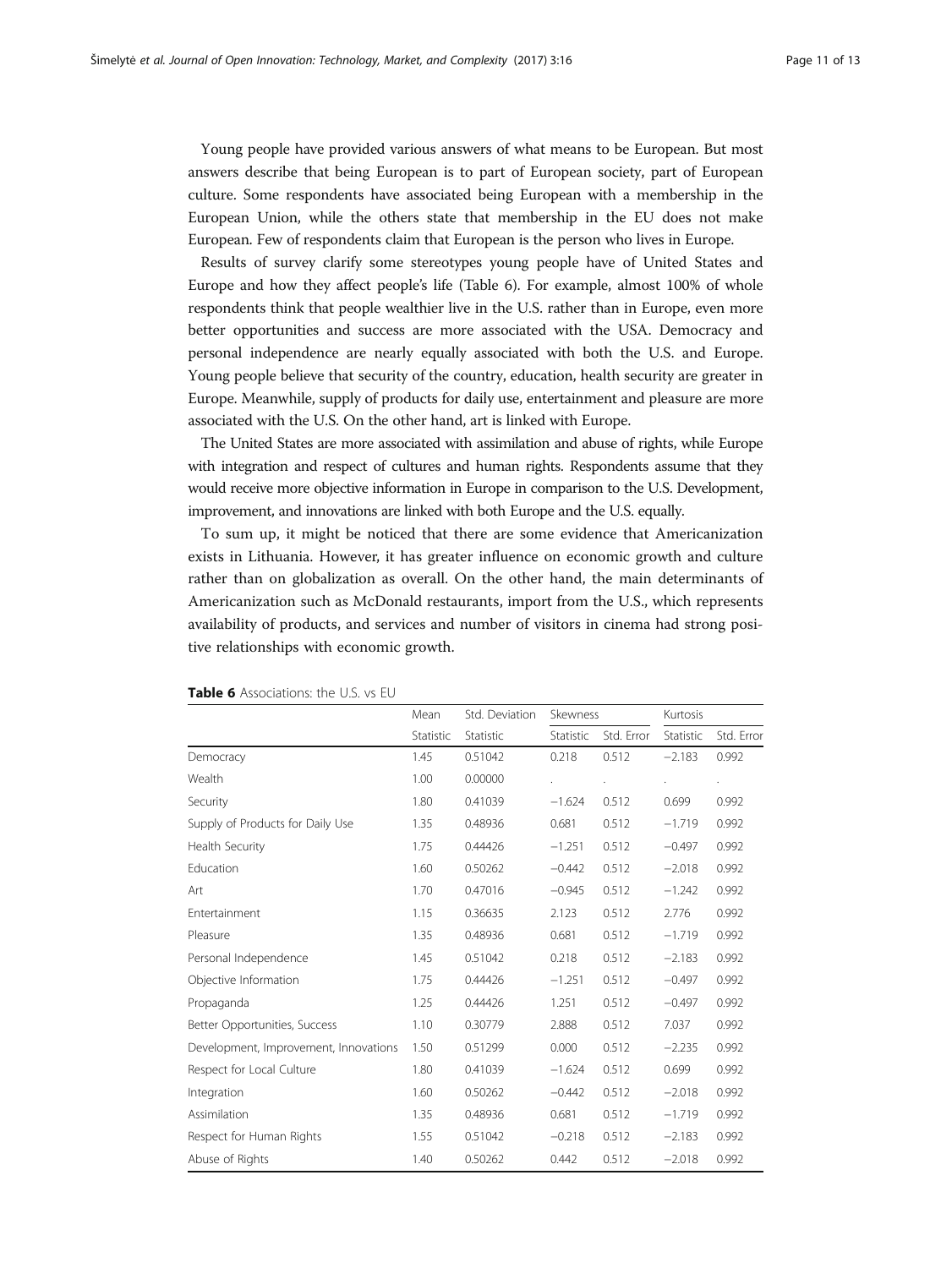## Conclusions

The analysis of scientific literature has revealed that there are two approaches towards Americanization. The first one refers to Americanization as assimilation of immigrants. Or in other words the way or policy how to turn immigrants faster into "Americans". Actually, this approach has been more relevant at the end of nineteenth century or beginning of 20th. Meanwhile the second approach of Americanization is understood as a form of globalization. Although some researchers describe different models of global changes, however there is no single definition neither of globalization nor Americanization. Scholars agree that Americanization more refers to transfer of cultural habits. Thus, in order to define cultural and social globalization, McDonaldization concept has been developed.

Although globalization is evaluated by indices, however most of studies on Americanization employ only qualitative research methods, case analysis or provide some examples. Meanwhile, if Americanization is determined as a form of globalization, this means that it might be evaluated by similar variables as globalization. Thus, in order to reach the purpose of the research, the methodology of three stages has been chosen.

The factor analysis has revealed that Americanization in Lithuania is determined by two factors while are compiled of nine variables with different loadings. Variable with the highest loadings are television, emigration into the U.S., and import from the U.S. The first variable represents transfer of cultural values, lifestyle, and habit through TV shows, commercials, or American New channels. The second variable represents transfer of American values from emigrants. The third variable shows the availability of American products and services in the country. Results of regression analysis provided evidence that Americanization in Lithuania has no significance on globalization (KOF globalization index). However, it does have impact on the growth of economy. The increase of both factors would positively influence real GDP per capita. Bivariate correlation analysis has disclosed that relationship among main indicators describing Americanization and economic growth are strong and positive. The survey shows that young people associate the U.S. with entertainment, pleasure, assimilation and propaganda; while Europe is more associated with security, respect to other cultures, integration and art. At the same time, young people see lot of negative factors of Americanization which influencing life style and habits, or even own language. Open questions reveal that McDonald has become a symbol of negative influence of American culture.

To sum up, there are some Americanization patterns in Lithuania, which have cultural, and economic impact; however it does not have significance on the overall level of globalization.

#### Acknowledgements

This paper was received 'best paper award' at SOItmC 2017 conference.

#### Authors' contribution

AŠ mainly responsible for executing the study, collecting data, and its analysis. She reviewed previous literature, performed bivariate correlation, factor and regression analysis. Also provided insights on the results. RK prepared the questionnaire and carried out the survey and provided insights on the results of the survey. DŠ collected secondary data from Statistics Lithuania, Premiercapital, and Swiss Federal Institute of Technology Zurich, critically evaluated the paper and provided some insights on conclusions. All authors read final manuscript.

#### Competing interests

The authors declare that they do not have competing interests.